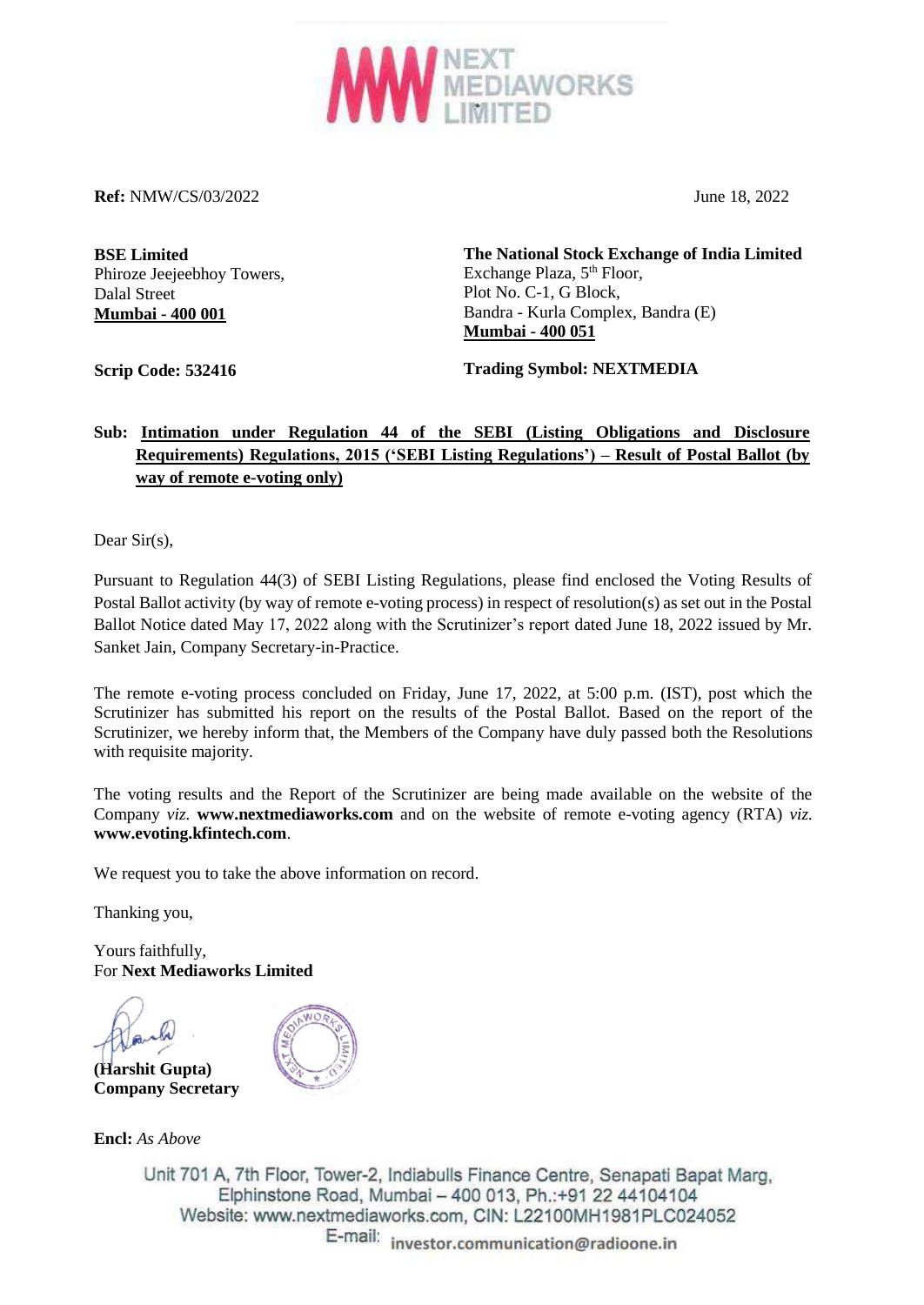### **SUMMARY OF VOTING RESULTS OF POSTAL BALLOT (BY WAY OF E-VOTING ONLY) Date of declaration of result- 18th June, 2022**

| <b>Name of the Company</b>                                                     |                                                                                         | <b>Next Mediaworks Limited</b> |               |  |  |  |  |
|--------------------------------------------------------------------------------|-----------------------------------------------------------------------------------------|--------------------------------|---------------|--|--|--|--|
| Date of AGM/EGM                                                                |                                                                                         | $17th$ June, 2022              |               |  |  |  |  |
| Last date of receiving Postal Ballot Form/E-voting                             |                                                                                         |                                |               |  |  |  |  |
| Total number of shareholders as on the cut-off date (i.e. $13^{th}$ May, 2022) | 14,963                                                                                  |                                |               |  |  |  |  |
|                                                                                | No. of Shareholders present in the meeting either in person or through proxy            | <b>Promoters and</b>           | <b>Public</b> |  |  |  |  |
|                                                                                |                                                                                         | <b>Promoter</b>                |               |  |  |  |  |
|                                                                                | Group                                                                                   |                                |               |  |  |  |  |
|                                                                                |                                                                                         | Not Applicable                 |               |  |  |  |  |
|                                                                                | No. of Shareholders attended the meeting through Video Conferencing:                    | <b>Promoters and</b>           | <b>Public</b> |  |  |  |  |
|                                                                                |                                                                                         | <b>Promoter</b>                |               |  |  |  |  |
|                                                                                |                                                                                         | Group                          |               |  |  |  |  |
|                                                                                |                                                                                         | Not Applicable                 |               |  |  |  |  |
| <b>ITEM NO.</b>                                                                |                                                                                         |                                |               |  |  |  |  |
| <b>Details of Agenda:</b>                                                      | Approval of material Related Party Transactions between Next Radio Limited and HT Media |                                |               |  |  |  |  |
|                                                                                | Limited for the Financial Year 2022-23, 2023-24 and 2024-25                             |                                |               |  |  |  |  |
| <b>Resolution required:</b>                                                    | <b>Ordinary Resolution</b>                                                              |                                |               |  |  |  |  |
| Whether<br>promoter                                                            | Yes                                                                                     |                                |               |  |  |  |  |

**/promoter group are** 

| interested in the agenda/<br>resolution? |                                 |                              |                              |                                                                                                    |                                             |                                       |                                                                          |                                                                            |
|------------------------------------------|---------------------------------|------------------------------|------------------------------|----------------------------------------------------------------------------------------------------|---------------------------------------------|---------------------------------------|--------------------------------------------------------------------------|----------------------------------------------------------------------------|
|                                          |                                 |                              |                              |                                                                                                    |                                             |                                       |                                                                          |                                                                            |
| Category                                 | <b>Mode of</b><br><b>Voting</b> | No. of<br>shares held<br>(1) | No. of votes<br>polled $(2)$ | $%$ of<br><b>Votes</b><br><b>Polled on</b><br>outstandin<br>g shares<br>$(3)=[(2)/(1)$<br>$)1*100$ | <b>No. of Votes</b><br>$-$ in favour<br>(4) | No. of<br>$Votes -$<br>against<br>(5) | % of Votes<br>in favour<br>on votes<br>polled<br>$(6)=[(4)/(2)]$<br>*100 | % of Votes<br>against on<br>votes<br>polled<br>$(7)=[(5)/(2)$<br>$] * 100$ |
| <b>Promoter</b><br>and                   | E-voting                        |                              | $\theta$                     | 0.0000                                                                                             | $\theta$                                    | $\Omega$                              | 0.0000                                                                   | 0.0000                                                                     |
| <b>Promoter</b><br>Group                 | Poll                            | 50,161,307                   | $\theta$                     | 0.0000                                                                                             | $\theta$                                    | $\Omega$                              | 0.0000                                                                   | 0.0000                                                                     |
|                                          | Postal<br><b>Ballot</b>         |                              | $\theta$                     | 0.0000                                                                                             | $\theta$                                    | $\Omega$                              | 0.0000                                                                   | 0.0000                                                                     |
| Public-<br><b>Institutions</b>           | E-voting                        |                              | 1,636,409                    | 100.00                                                                                             | 1,636,409                                   | $\theta$                              | 100.0000                                                                 | 0.0000                                                                     |
|                                          | Poll                            | 1,636,409                    | $\boldsymbol{0}$             | 0.0000                                                                                             | $\boldsymbol{0}$                            | $\Omega$                              | 0.0000                                                                   | 0.0000                                                                     |
|                                          | Postal<br><b>Ballot</b>         |                              | $\boldsymbol{0}$             | 0.0000                                                                                             | $\boldsymbol{0}$                            | $\mathbf{0}$                          | 0.0000                                                                   | 0.0000                                                                     |
| <b>Public-Non</b><br><b>Institutions</b> | E-voting                        |                              | 20,950                       | 0.1388                                                                                             | 20,296                                      | 654                                   | 96.8783                                                                  | 3.1217                                                                     |
|                                          | Poll                            | 15,095,192                   | $\boldsymbol{0}$             | 0.0000                                                                                             | $\overline{0}$                              | $\Omega$                              | 0.0000                                                                   | 0.0000                                                                     |
|                                          | Postal<br><b>Ballot</b>         |                              | $\mathbf{0}$                 | 0.0000                                                                                             | $\theta$                                    | $\Omega$                              | 0.0000                                                                   | 0.0000                                                                     |
|                                          | <b>TOTAL</b>                    | 66,892,908                   | 1,657,359                    | 2.4776                                                                                             | 1,656,705                                   | 654                                   | 99.9605                                                                  | 0.0395                                                                     |

**TOTAL 66,892,908 1,657,359 2.4776 1,656,705 654 99.9605 0.0395**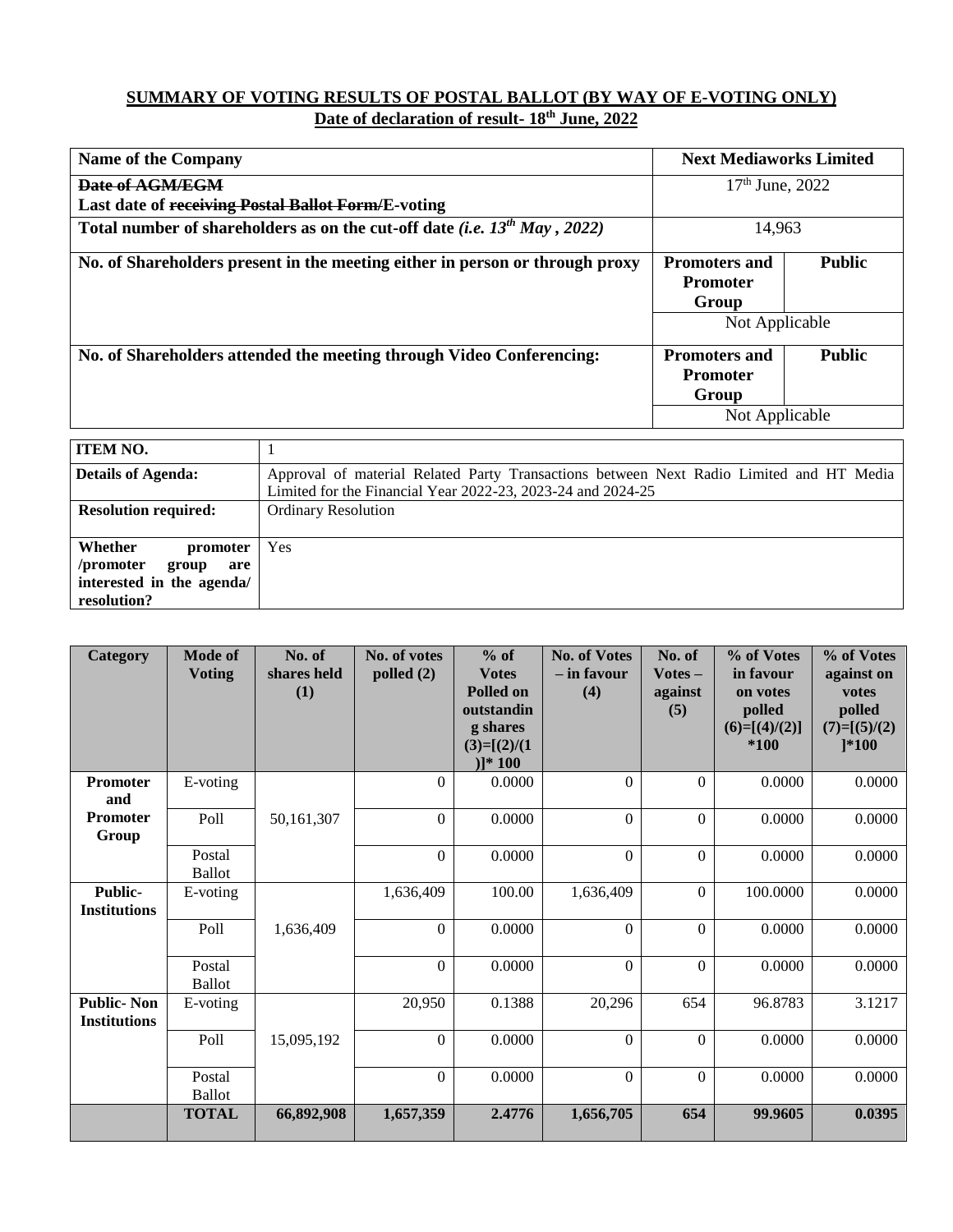| <b>ITEM NO.</b>                                                                              |                                                                                                                                                                                          |
|----------------------------------------------------------------------------------------------|------------------------------------------------------------------------------------------------------------------------------------------------------------------------------------------|
| <b>Details of Agenda:</b>                                                                    | Approval of remuneration payable by Next Radio Limited to its Chief Executive Officer for the<br>Financial Year 2022-23, 2023-24 and 2024-25, being a material Related Party Transaction |
| <b>Resolution required:</b>                                                                  | <b>Ordinary Resolution</b>                                                                                                                                                               |
| Whether<br>promoter<br>/promoter<br>group<br>are<br>interested in the agenda/<br>resolution? | <b>Yes</b>                                                                                                                                                                               |

| Category                                 | <b>Mode of</b><br><b>Voting</b> | No. of<br>shares held<br>(1) | No. of votes<br>polled $(2)$ | $%$ of<br><b>Votes</b><br>Polled on<br>outstandin<br>g shares<br>$(3)=[(2)/(1)$<br>$)]*100$ | <b>No. of Votes</b><br>- in favour<br>(4) | No. of<br>$Votes -$<br>against<br>(5) | % of Votes<br>in favour<br>on votes<br>polled<br>$(6)=[(4)/(2)]$<br>$*100$ | % of Votes<br>against on<br>votes<br>polled<br>$(7)=[(5)/(2)$<br>$] * 100$ |
|------------------------------------------|---------------------------------|------------------------------|------------------------------|---------------------------------------------------------------------------------------------|-------------------------------------------|---------------------------------------|----------------------------------------------------------------------------|----------------------------------------------------------------------------|
| Promoter<br>and                          | E-voting                        |                              | $\Omega$                     | 0.0000                                                                                      | $\boldsymbol{0}$                          | $\Omega$                              | 0.0000                                                                     | 0.0000                                                                     |
| <b>Promoter</b><br>Group                 | Poll                            | 50,161,307                   | $\Omega$                     | 0.0000                                                                                      | $\Omega$                                  | $\Omega$                              | 0.0000                                                                     | 0.0000                                                                     |
|                                          | Postal<br><b>Ballot</b>         |                              | $\boldsymbol{0}$             | 0.0000                                                                                      | $\boldsymbol{0}$                          | $\mathbf{0}$                          | 0.0000                                                                     | 0.0000                                                                     |
| Public-<br><b>Institutions</b>           | E-voting                        |                              | 1,636,409                    | 100.0000                                                                                    | 1,636,409                                 | $\boldsymbol{0}$                      | 100.0000                                                                   | 0.0000                                                                     |
|                                          | Poll                            | 1,636,409                    | $\boldsymbol{0}$             | 0.0000                                                                                      | $\Omega$                                  | $\theta$                              | 0.0000                                                                     | 0.0000                                                                     |
|                                          | Postal<br><b>Ballot</b>         |                              | $\Omega$                     | 0.0000                                                                                      | $\boldsymbol{0}$                          | $\boldsymbol{0}$                      | 0.0000                                                                     | 0.0000                                                                     |
| <b>Public-Non</b><br><b>Institutions</b> | E-voting                        |                              | 20,950                       | 0.1388                                                                                      | 20,321                                    | 629                                   | 96.9976                                                                    | 3.0024                                                                     |
|                                          | Poll                            | 15,095,192                   | $\Omega$                     | 0.0000                                                                                      | $\Omega$                                  | $\Omega$                              | 0.0000                                                                     | 0.0000                                                                     |
|                                          | Postal<br><b>Ballot</b>         |                              | $\boldsymbol{0}$             | 0.0000                                                                                      | $\boldsymbol{0}$                          | $\Omega$                              | 0.0000                                                                     | 0.0000                                                                     |
|                                          | <b>TOTAL</b>                    | 66,892,908                   | 1,657,359                    | 2.4776                                                                                      | 1,656,730                                 | 629                                   | 99.9620                                                                    | 0.0380                                                                     |

The aforesaid resolutions have been passed with the requisite majority.

Yours faithfully,

For **Next Mediaworks Limited**

 $\triangleright$ 

**(Harshit Gupta) Company Secretary Membership No.: A41111**



**Date:** 18<sup>th</sup> June, 2022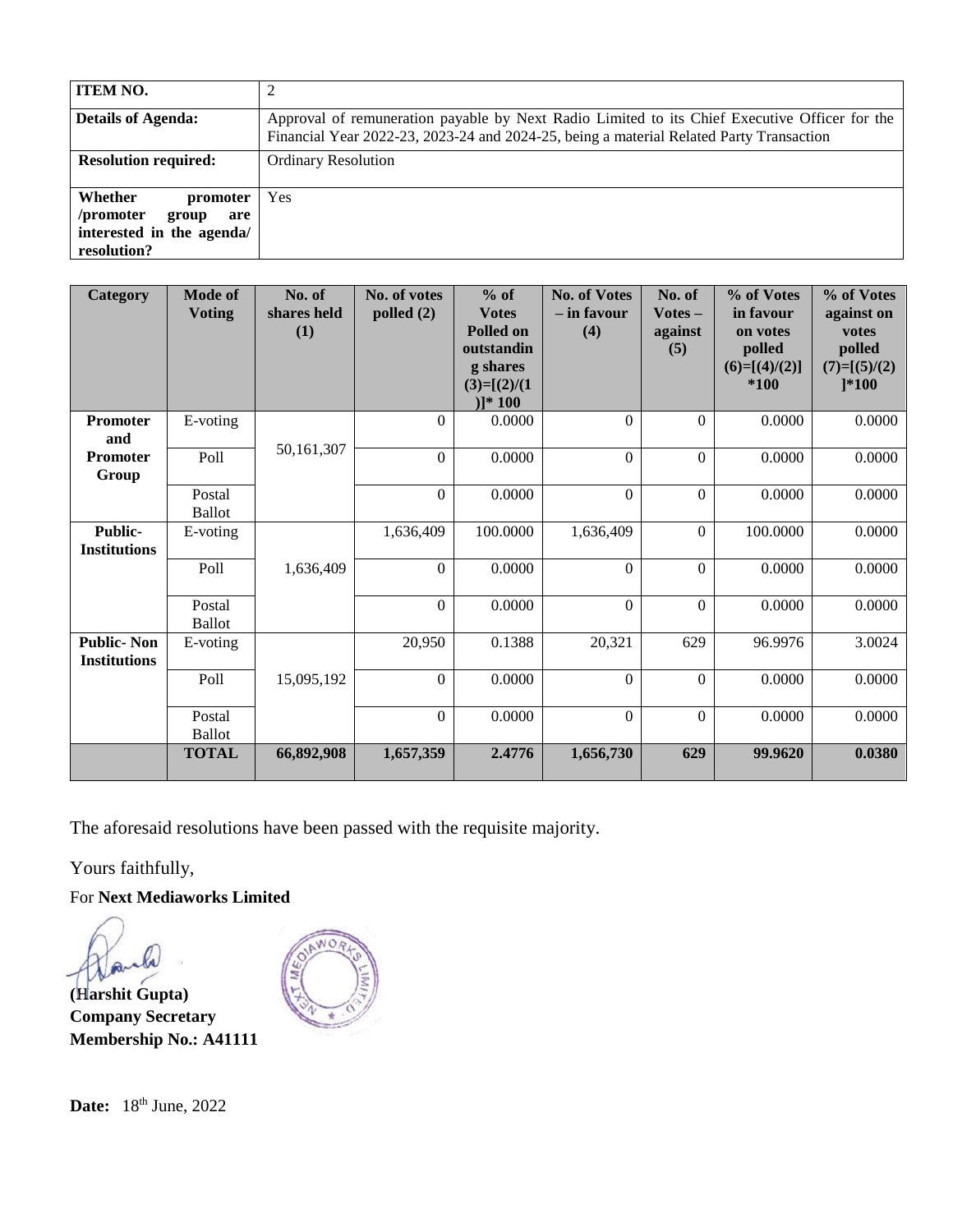

**Company Secretaries** 

### **SCRUTINIZER'S REPORT** [POSTAL BALLOT (BY WAY OF E-VOTING)]

[Pursuant to Sections 108 and 110 of the Companies Act, 2013 read with the Companies (Management and Administration) Rules, 2014)

The Chairman **Next Mediaworks Limited** [CIN: L22100MH1981PLC024052] Unit 701 A, 7th Floor, Tower - 2, Indiabulls Finance Centre Senapati Bapat Marg, Elphinstone Road, Mumbai - 400 013

Sir.

Sub: Scrutinizer's Report on Postal Ballot Process conducted by way of e-voting only for passing of resolutions as set out in Postal Ballot Notice dated May 17, 2022 ('Notice'), in terms of Sections 108 & 110 of the Companies Act, 2013 (the 'Act') read with Rules 20 & 22 of the Companies (Management and Administration) Rules, 2014, as amended

Pursuant to the resolution passed by circulation by the Board of Directors of Next Mediaworks Limited (hereinafter referred to as the 'Company') on May 13, 2022. I have been appointed as Scrutinizer to receive, process and scrutinize the postal ballot process conducted by way of remote e-voting (also termed as 'e-voting') only, in respect of resolutions proposed to be passed by the shareholders, contained in the Notice.

I hereby submit my report on the e-voting on the resolutions proposed in the Notice, as under:

1. The Management of the Company is responsible to ensure the compliance with the requirements of the Companies Act, 2013 and rules made thereunder including circular nos. 14/2020, 17/2020, 22/2020, 33/2020, 39/2020, 10/2021, 20/2021 and 3/2022 dated April 8, 2020, April 13, 2020, June 15, 2020, September 28, 2020, December 31, 2020, June 23, 2021, December 8, 2021 and May 5, 2022, respectively (hereinafter referred to as 'MCA Circulars') relating to passing of resolutions by postal ballot process through voting by electronic means. My responsibility as Scrutinizer is restricted to preparation of report on the votes casted by the members on the resolutions set out in the Notice, based on the reports accessed from the system provided by the authorized agency engaged by the Company viz. KFin Technologies Limited ('KFin' or 'RTA'), to provide remote e-voting facility for postal ballot process i.e. during the period from 9:00 A.M. on May 19, 2022 (Thursday) upto 5.00 P.M. on June 17, 2022 (Friday) ('e-voting period') on the designated websites of KFin and Depositories viz. NSDL & CDSL. **ANKE** 

'SATYARAJ', BEHIND HOTEL CHANDA, CIVIL LINES, JHANSI (U.P.) - 28400. E-mail: sanketiainco@gmail.com. sanketiaincs@gmail.com Contact No.: +91-8874888806, +91-8052244888

L.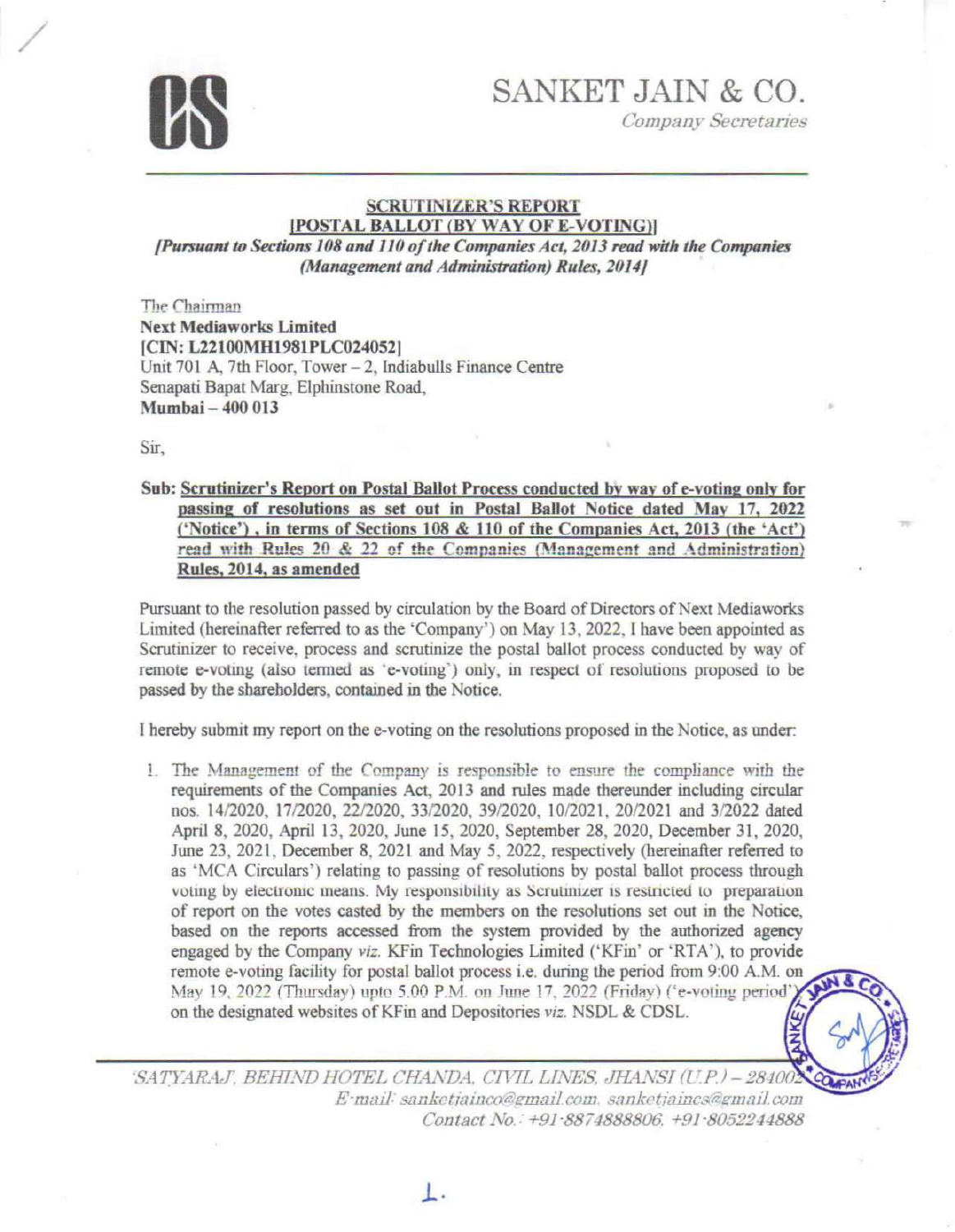

- 2. Pursuant to MCA Circulars, Company completed dispatch of Notice on May 17, 2022 by way of electronic means to its members whose names appeared in the Register of Members/ List of Beneficial Owners received from NSDL & CDSL as on the cut-off date i.e., Friday, May 13, 2022 and whose e-mail IDs were registered with the company/RT A/Depository(ies ).
- 3. Due to ongoing impact of CoVID-19 pandemic and in view of relaxation granted by MCA through MCA Circulars, no physical copies of the Notice & Postal Ballot Form etc. were dispatched by the Company. Therefore, voting through Postal Ballot Form was "Not Applicable".
- 4. In terms of the requirement of Rule 22(3) of Companies (Management and Administration) Rules 2014 advertisement was published by the Company in **"Mint"**  (English - all editions) and **"Vritta Manas"** (Marathi - Mmnbai edition) newspapers on Wednesday, May 18, 2022 informing about the completion of dispatch of Notices electronical]y to the eligible members along with other related matters mentioned therein.
- 5. I had monitored the process of electronic voting through the scrutiniser's secured link provided by Kfio through its designated website. The particulars of e-voting done by the members of the Company during the e-voting period by logging into online e-voting websites of KFin, NSDL & CDSL (as applicable) as provided in the Notice, have been considered for my scrutiny.
- 6. Pursuant to the provisions of Regulation  $23(4)$  of SEBI (Listing Obligations and Disclosure Requirements) Regulations, 2015, no related party of the Company shall vote to approve the resolutions proposed for material related party transaction(s), whether the entity is a related party *to* the particular transaction(s) or not. Accordingly, I have checked the list of members who have voted for the resolutions set out in the Notice and list of related parties identified by the Company. I hereby confirm that the valid votes counted for the resolutions do not include the votes cast by the related parties, if any.
- 7. After completioa of e- oting votes cast by the Members were unblocked in the presence of two witnesses not in the employment of the Company, who have signed herein below.



'SATYARAJ', BEHIND HOTEL CHANDA, CIVIL LINES, JHANSI (U.P.) - 284002 *E*·mail: sanketjainco@gmail.com. sanketjaincs@gmail.com Contact No.: +91-8874888806, +91-8052244888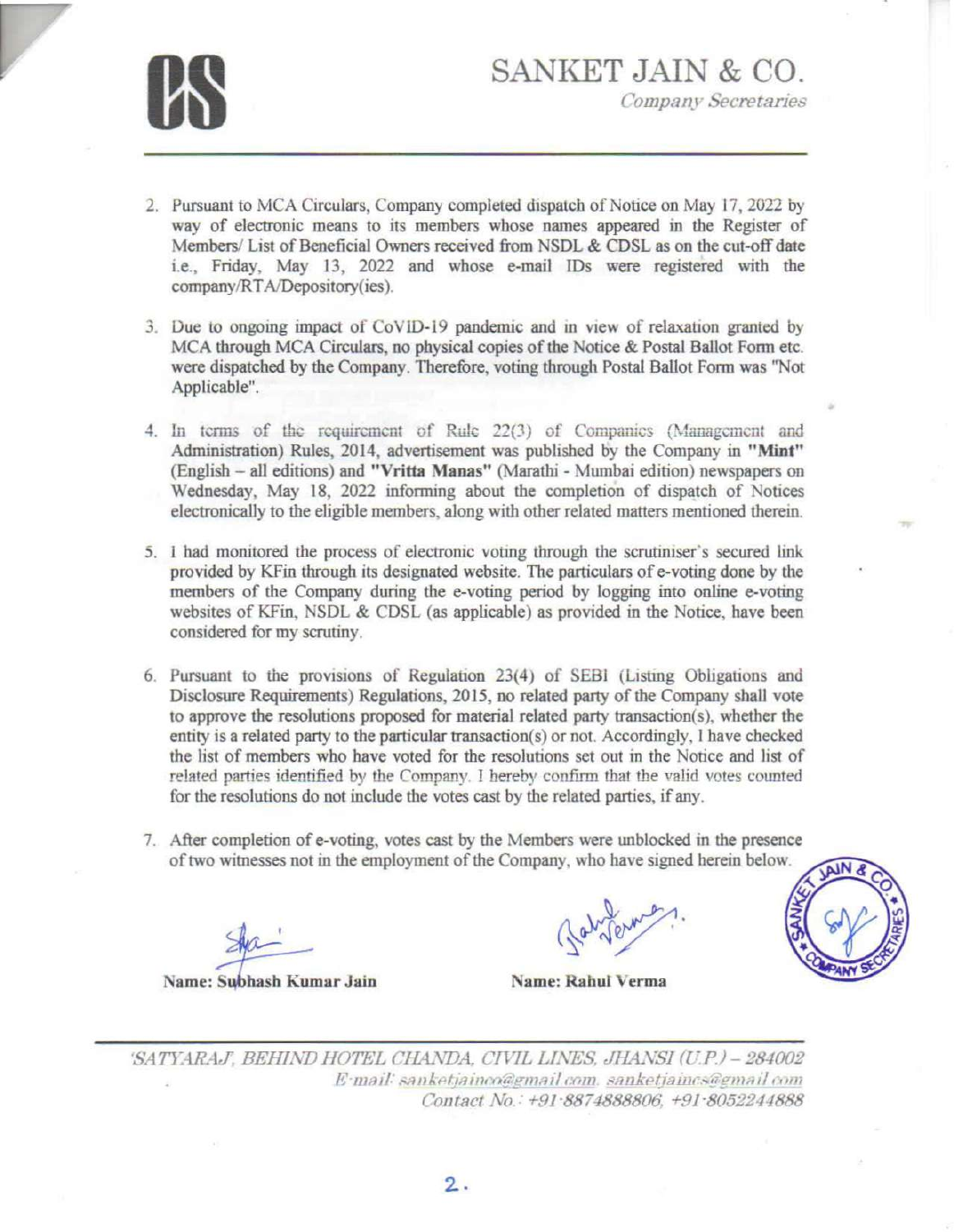

- 8. The votes cast through e-voting were matched with the Register of Members/ List of beneficial owners of the Company as on May 13, 2022.
- 9. The particulars of report downloaded from the designated website of KFin, have been entered in a separate register maintained by me for the purpose of Postal Ballot.
- 10. A summary of the e-voting is given below:

| S.<br>No. | <b>Particulars</b>                       | No. of e-voting<br>options | <b>No. of Equity Shares</b> |
|-----------|------------------------------------------|----------------------------|-----------------------------|
| (a)       | Total e-voting options received          | 59                         | 1,657,974                   |
| (b)       | Abstained electronic voting              |                            | 605                         |
| (c)       | Invalid electronic voting                |                            | 10                          |
| (c)       | Net e-voting options $[(a) - (b) - (c)]$ | 54                         | 1,657,359                   |

11. The result of the e-voting process in respect of the resolutions set out in the Notice is given below:

| Item<br>No. | Particulars of the<br><b>Resolution</b>                                                                                                                                                                                                        | Type of<br><b>Resolution</b> | Votes cast in<br>favour<br>(in numbers) | <b>Votes</b> cast<br>against<br>(in numbers) | <b>Abstained</b> | Invalid |
|-------------|------------------------------------------------------------------------------------------------------------------------------------------------------------------------------------------------------------------------------------------------|------------------------------|-----------------------------------------|----------------------------------------------|------------------|---------|
| 1.          | material<br>Approval of<br>Related<br>Party<br>Transactions<br>between<br>Next Radio<br>Limited<br>and HT Media Limited<br>for the Financial Year<br>2022-23, 2023-24 and<br>2024-25                                                           | Ordinary                     | 1,656,705                               | 654                                          | 605              | 10      |
| 2.          | $\circ$ f<br>Approval<br>payable<br>remuneration<br>by Next Radio Limited<br>to its Chief Executive<br>for<br>Officer<br>the<br>Financial Year<br>$2022 -$<br>23, 2023-24 and 2024-<br>25, being a material<br>Related<br>Party<br>Transaction | Ordinary                     | 1,656,730                               | ч<br>629                                     | 605              | 10      |

'SATYARAJ', BEHIND HOTEL CHANDA, CIVIL LINES, JHANSI (U.P.) - 284002 E-mail: sanketjainco@gmail.com. sanketjaincs@gmail.com Contact No.: +91-8874888806, +91-8052244888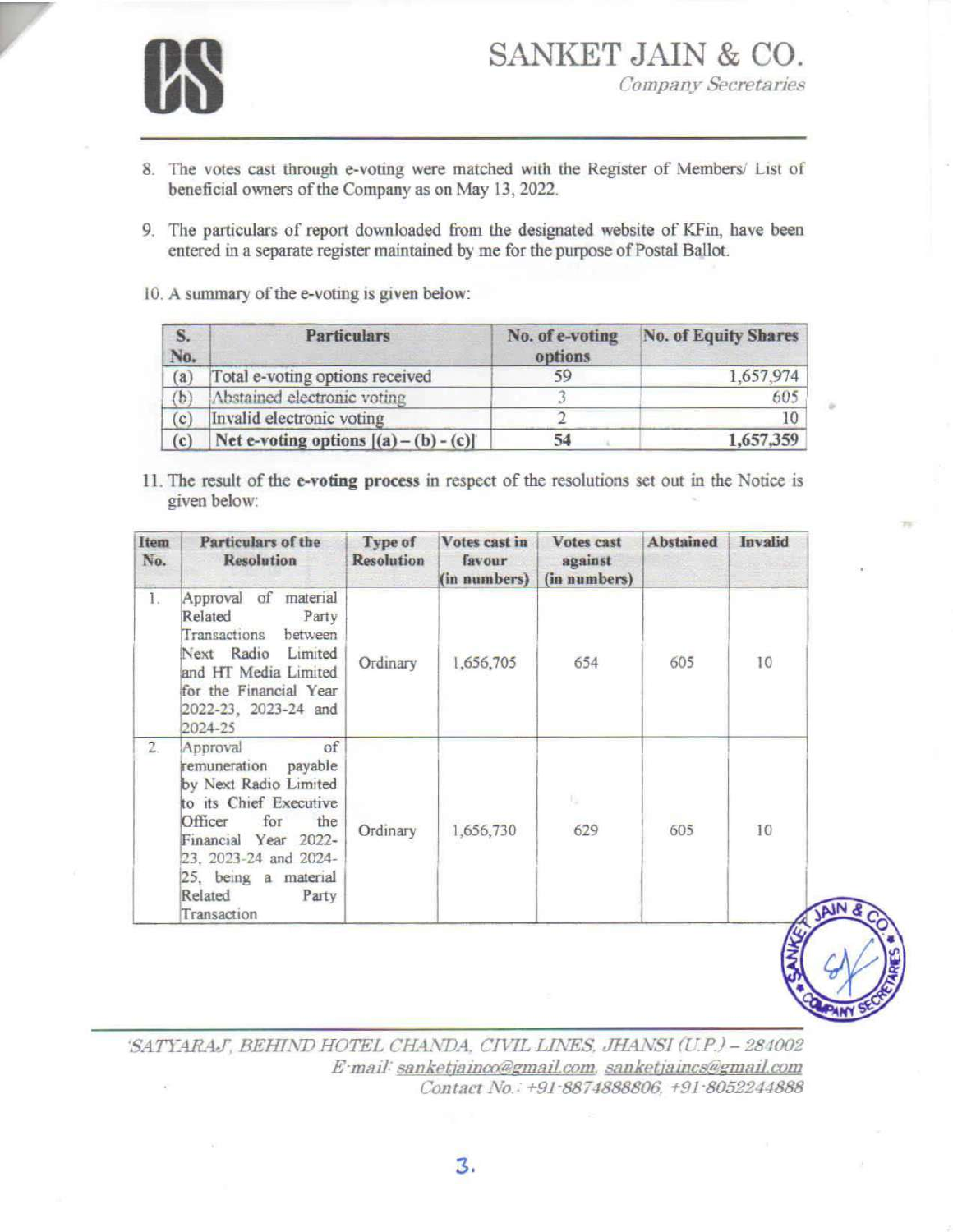

**Company Secretaries** 

#### $12.$ The result of the e-voting/ postal ballot is as follows:

### RESOLUTION NO. 1: APPROVAL OF MATERIAL RELATED PARTY TRANSACTIONS BETWEEN NEXT RADIO LIMITED AND HT MEDIA LIMITED FOR THE FINANCIAL YEAR 2022-23, 2023-24 AND 2024-25

| Category                             | Mode of<br><b>Voting</b>                   | No. of<br>shares<br>held(1) | No. of<br>votes<br>polled<br>(2) | % of<br>Votes<br>Polled on<br>outstand<br>ing<br>shares<br>$(3)=[(2)/($<br>$1$ ]]* 100 | No. of<br>$Votes -$<br>in favour<br>(4) | No. of<br>$Votes -$<br>against<br>(5) | % of<br>Votes in<br>favour<br>on<br>votes<br>polled<br>$(6)=[(4)$<br>$/(2)]^*10$<br>o | % of<br><b>Votes</b><br>against<br>on votes<br>polled<br>$(7)=[(5)/$<br>$(2)]*100$ |
|--------------------------------------|--------------------------------------------|-----------------------------|----------------------------------|----------------------------------------------------------------------------------------|-----------------------------------------|---------------------------------------|---------------------------------------------------------------------------------------|------------------------------------------------------------------------------------|
| Promoter<br>and<br>Promoter<br>Group | E-Voting                                   |                             | $\circ$                          | 0.0000                                                                                 | 00                                      | $\sigma$                              | 0.0000                                                                                | 0.0000                                                                             |
|                                      | Poll                                       |                             |                                  |                                                                                        |                                         |                                       |                                                                                       |                                                                                    |
|                                      | Postal<br><b>Ballot</b> (if<br>applicable) | 50,161,307                  | NOT APPLICABLE                   |                                                                                        |                                         |                                       |                                                                                       |                                                                                    |
|                                      | E-Voting                                   |                             | 1,636,409                        | 100.0000                                                                               | 1,636,409                               | $\sigma$                              | 100,0000                                                                              | 0.0000                                                                             |
|                                      | Poll                                       |                             |                                  |                                                                                        |                                         |                                       |                                                                                       |                                                                                    |
| Public-<br>Institutions              | Postal<br><b>Ballot</b> (if<br>applicable) | 1,636,409                   |                                  |                                                                                        | <b>NOT APPLICABLE</b>                   |                                       |                                                                                       |                                                                                    |
|                                      | E-Voting                                   |                             | 20,950                           | 0.1388                                                                                 | 20,296                                  | 654                                   | 96.8783                                                                               | 3.1217                                                                             |
| Public-Non<br>Institutions           | Poll                                       |                             |                                  |                                                                                        |                                         |                                       |                                                                                       |                                                                                    |
|                                      | Postal<br><b>Ballot</b> (if<br>applicable) | 15,095,192                  | <b>NOT APPLICABLE</b>            |                                                                                        |                                         |                                       |                                                                                       |                                                                                    |
|                                      | Total                                      | 66,892,908                  | 1,657,359                        | 2.4776                                                                                 | 1,656,705                               | 654                                   | 99.9605                                                                               | 0.0395                                                                             |



'SATYARAJ', BEHIND HOTEL CHANDA, CIVIL LINES, JHANSI (U.P.) - 284002 E-mail: sanketjainco@gmail.com. sanketjaincs@gmail.com Contact No.: +91.8874888806, +91.8052244888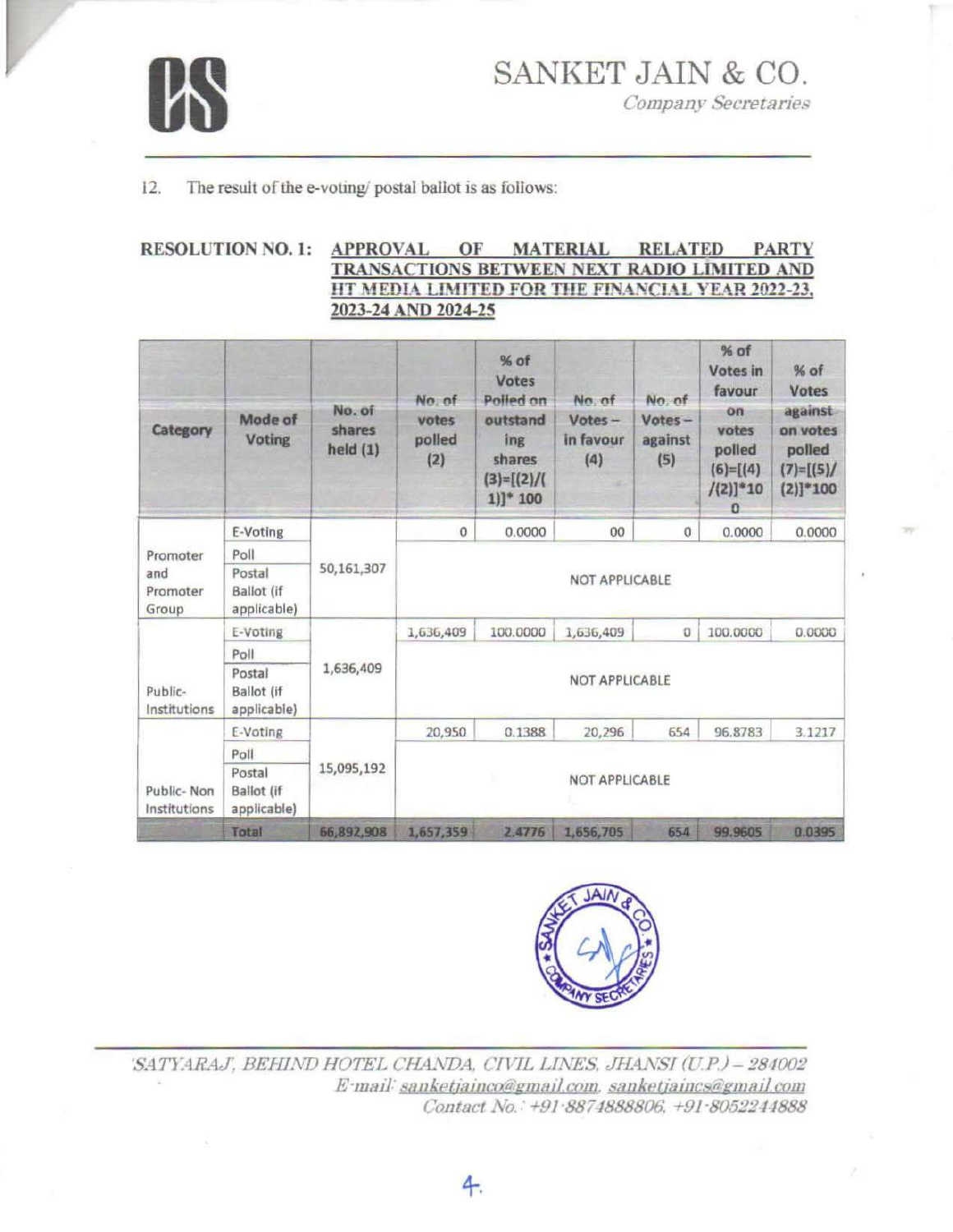

**Company Secretaries** 

### APPROVAL OF REMUNERATION PAYABLE BY NEXT **RESOLUTION NO. 2:** RADIO LIMITED TO ITS CHIEF EXECUTIVE OFFICER FOR THE FINANCIAL YEAR 2022-23, 2023-24 AND 2024-25, BEING A MATERIAL RELATED PARTY TRANSACTION

| Category                   | Mode of<br>Voting                          | No. of<br>shares held<br>(1) | No. of<br>votes<br>polled (2) | $%$ of<br><b>Votes</b><br>Polled on<br>outstandi<br>ng shares<br>$(3)=[(2)/($<br>$1$ )] $*$ 100 | No. of<br>$Votes - in$<br>favour $(4)$ | No.<br>of<br>Votes<br>again<br>st(5) | $%$ of<br>Votes in<br>favour on<br>votes<br>polled<br>$(6) = [(4)$ /<br>$2)]*100$ | $%$ of<br>Votes<br>against<br>on votes<br>polled<br>$(7)=[(5)/($<br>$2)$ ] $*100$ |
|----------------------------|--------------------------------------------|------------------------------|-------------------------------|-------------------------------------------------------------------------------------------------|----------------------------------------|--------------------------------------|-----------------------------------------------------------------------------------|-----------------------------------------------------------------------------------|
|                            | E-Voting                                   | 50,161,307                   | $\circ$                       | 0.0000                                                                                          | ä,<br>00                               | $\circ$                              | 0.0000                                                                            | 0.0000                                                                            |
| Promoter                   | Poll                                       |                              |                               |                                                                                                 |                                        |                                      |                                                                                   |                                                                                   |
| and<br>Promoter<br>Group   | Postal<br><b>Ballot</b> (if<br>applicable) |                              | NOT APPLICABLE                |                                                                                                 |                                        |                                      |                                                                                   |                                                                                   |
|                            | E-Voting                                   |                              | 1,636,409                     | 100,0000                                                                                        | 1,636,409                              | $\mathbf 0$                          | 100,0000                                                                          | 0.0000                                                                            |
|                            | Poll                                       |                              |                               |                                                                                                 |                                        |                                      |                                                                                   |                                                                                   |
| Public-<br>Institutions    | Postal<br>Ballot (if<br>applicable)        | 1,636,409                    |                               |                                                                                                 | NOT APPLICABLE                         |                                      |                                                                                   |                                                                                   |
|                            | E-Voting                                   |                              | 20,950                        | 0.1388                                                                                          | 20,321                                 | 629                                  | 96.9976                                                                           | 3.0024                                                                            |
|                            | Poll                                       |                              |                               |                                                                                                 |                                        |                                      |                                                                                   |                                                                                   |
| Public-Non<br>Institutions | Postal<br>Ballot (if<br>applicable)        | 15,095,192                   |                               |                                                                                                 | <b>NOT APPLICABLE</b>                  |                                      |                                                                                   |                                                                                   |
|                            | Total                                      | 66,992,908                   | 1,657,359                     | 7.4776                                                                                          | 1,656,730                              | 629                                  | 99.9620                                                                           | 0.0380                                                                            |

13. Result: From the voting pattern mentioned in para no. 12 above, it is observed that for the Ordinary Resolutions as mentioned in the Notice, the valid votes cast in favour exceeds the valid votes cast against. Hence, the said resolutions stand passed with requisite majority on the date of end of remote e-voting period i.e. Friday, June 17, 2022.



'SATYARAJ', BEHIND HOTEL CHANDA, CIVIL LINES, JHANSI (U.P.) - $002$ E mail: sanketjainco@gmail.com, sanketjaincs@gmail.com Contact No.: +91-8874888806, +91-8052244888